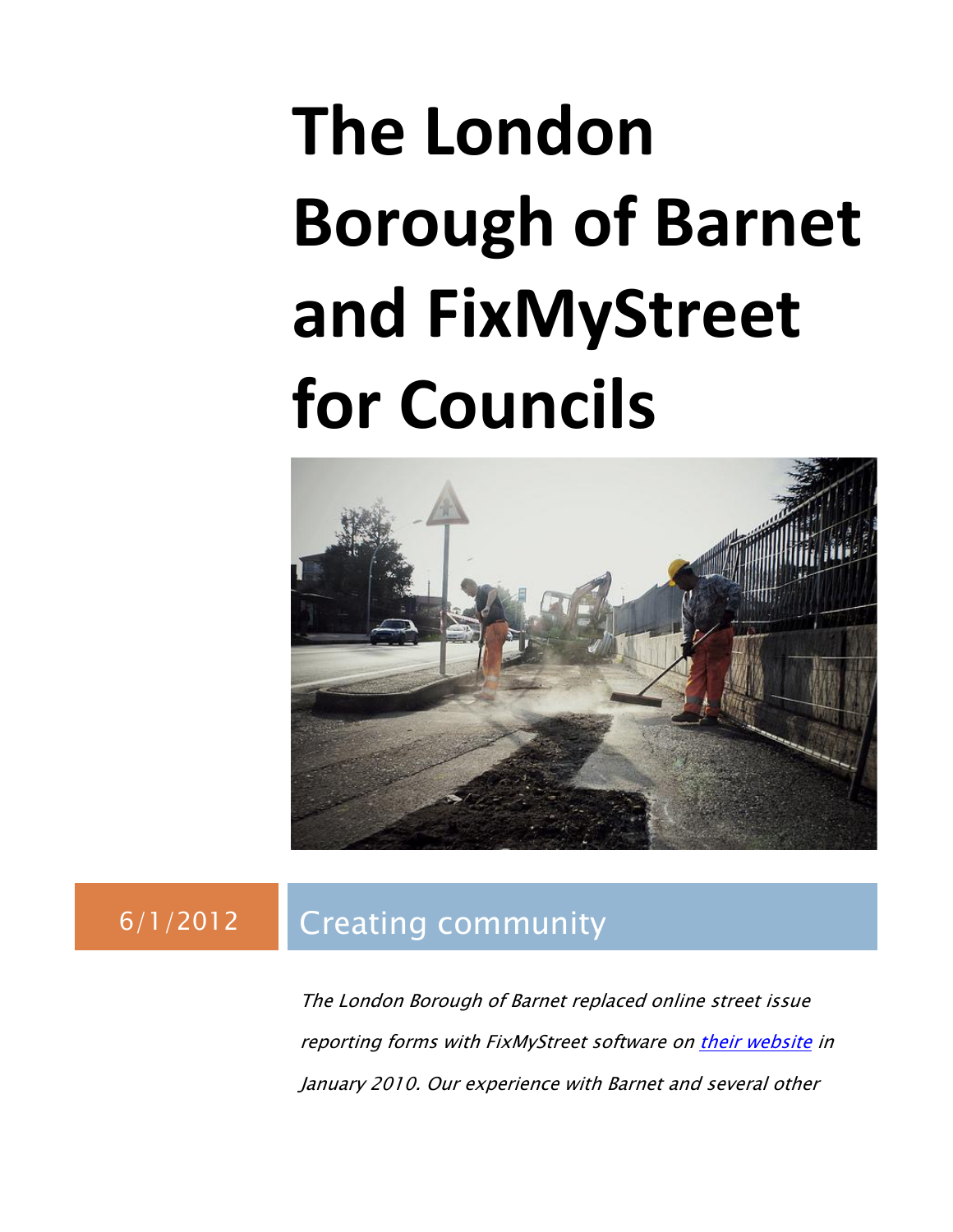councils has led to creation of **FixMyStreet for Councils**, a tailored service designed for local authority websites. We interviewed Chris Palmer, the council's Assistant Director of Communications, who is responsible for online engagement, about Barnet's experiences with FixMyStreet, and how it fits with the council's web strategy.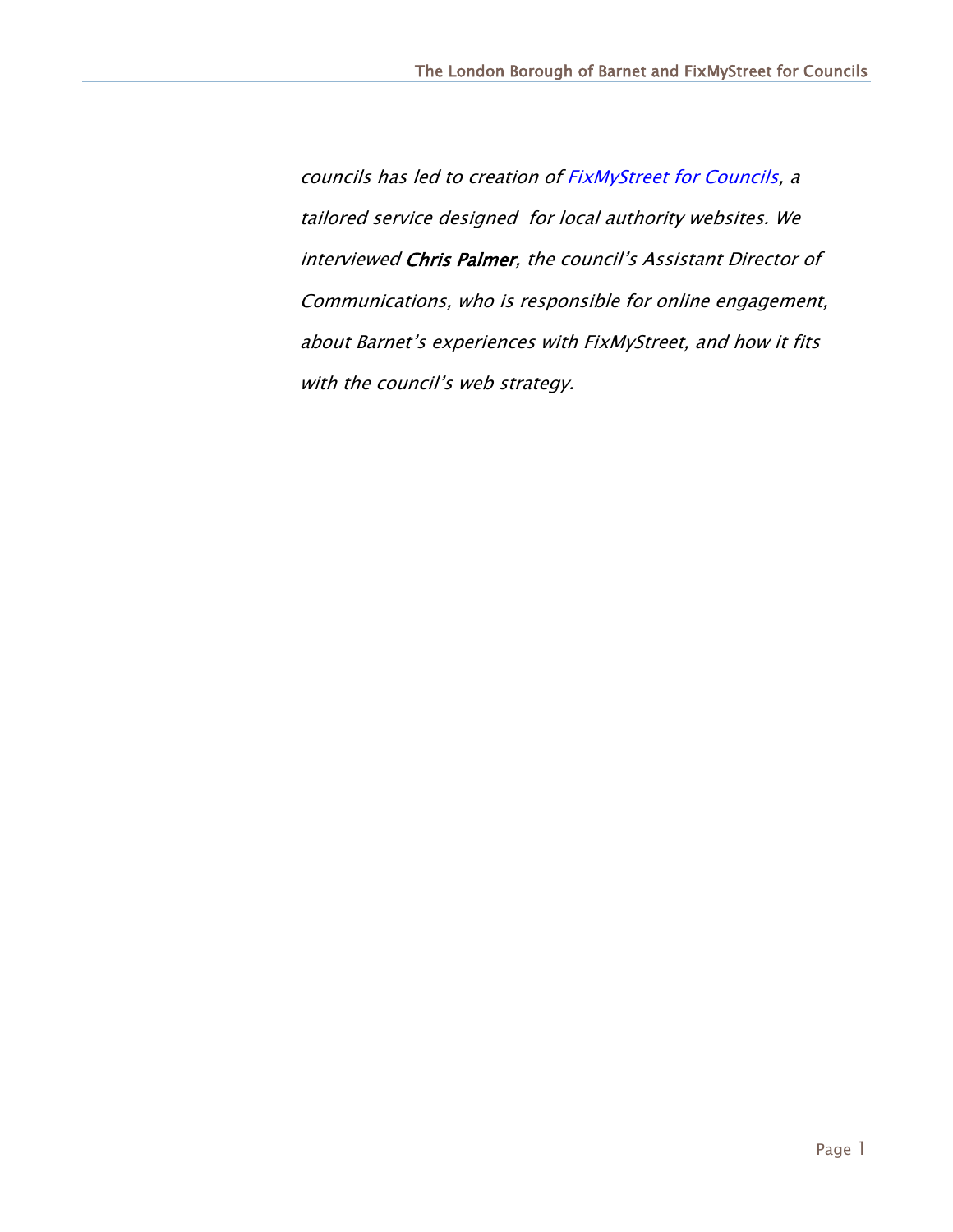## The London Borough of Barnet and FixMyStreet for Councils

CREATING COMMUNITY

We interviewed Chris Palmer, the council's Assistant Director of Communications, who is responsible for online engagement, about Barnet's experiences with FixMyStreet, and how it fits with the council's web strategy.

Barnet is a forward-looking council when it comes to using the web to engage people and help them interact with the council. What have been your key goals in this area?

Our general aim is to get the council out of people's way, to give people direct access to services. We don't want residents to feel like they have to go through a complex council process in order to get anything done – so removing process from the equation as much as removing council from the equation is our goal with online.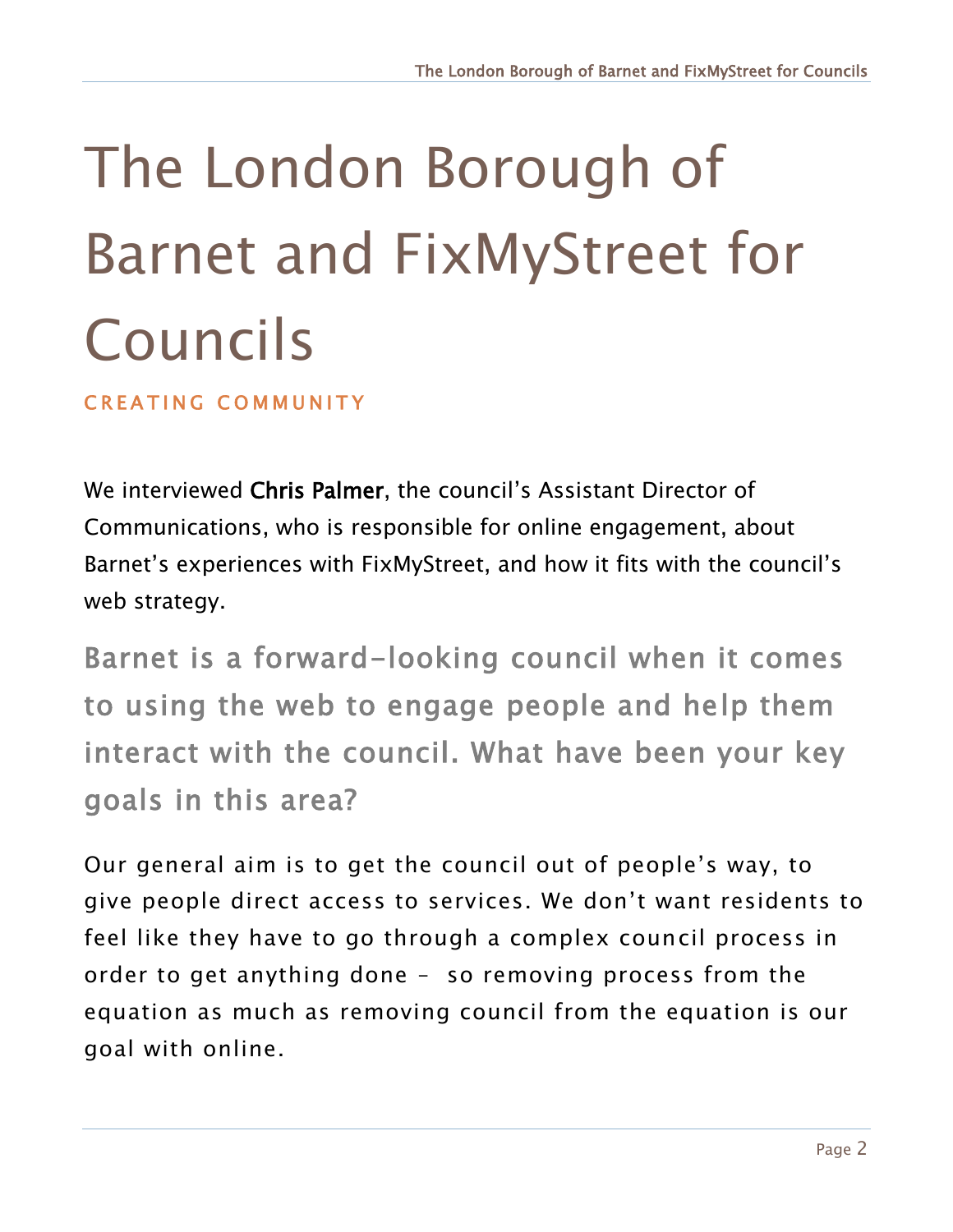One of our challenges, as with many other councils, is that technology moves so quickly. Nowadays people expect great, highly-usable web tools as they get this in other sectors – so we need to look at how we continually refresh that relationship with our residents.

What were you looking to achieve with FixMyStreet – and have you been successful?

Rather than putting you through a "customer service process", FixMyStreet gives you a clear idea of what's happening, allows you to contact your council from standing in the middle of the street with your phone, and gets you a quick response.

It has worked incredibly well. We launched at a time when a lot of people were worried about the state of the roads. So FixMyStreet was an excellent tool to allow people to feel like they were taking part, rather than just grumbling that there's a pothole and the council hasn't filled it. So it's making people slightly more active citizens rather than passive grumblers. And that's very important and quite empowering for people.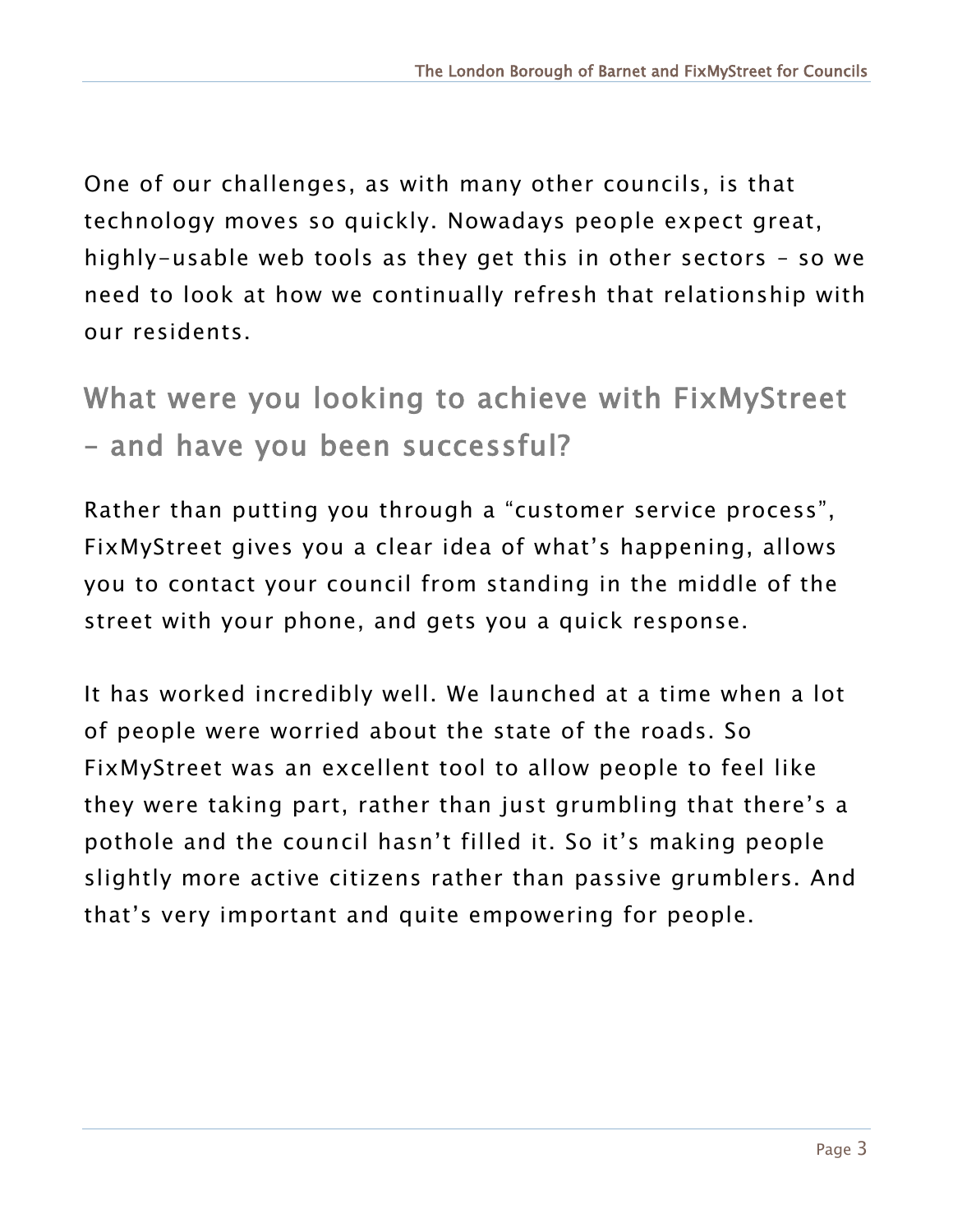Why did you choose to have a map-based solution, as opposed to forms which are the more traditional approach to reporting?

For us, there's two things, and one goes back to how we've worked with mySociety. FixMyStreet's ease and mobility was a real seller for us.

The fact that somebody contacts their council while standing in the street is very important to us. Residents appreciate that it's the council who comes and fills the pothole, but they don't necessarily want to know the details of the process. So the more we can strip out that process and get them straight to the issue, the better.

What was the impact of FixMyStreet on the council's engagement with residents?

I suspect that if you look at the figures, there hasn't been a huge increase, because most of our online contact is about where schools are, standard things you'd expect.

But what it has done is make the council far more open and transparent and more responsive. Generally, people's perception of the council is that stuff goes in and you never hear again. At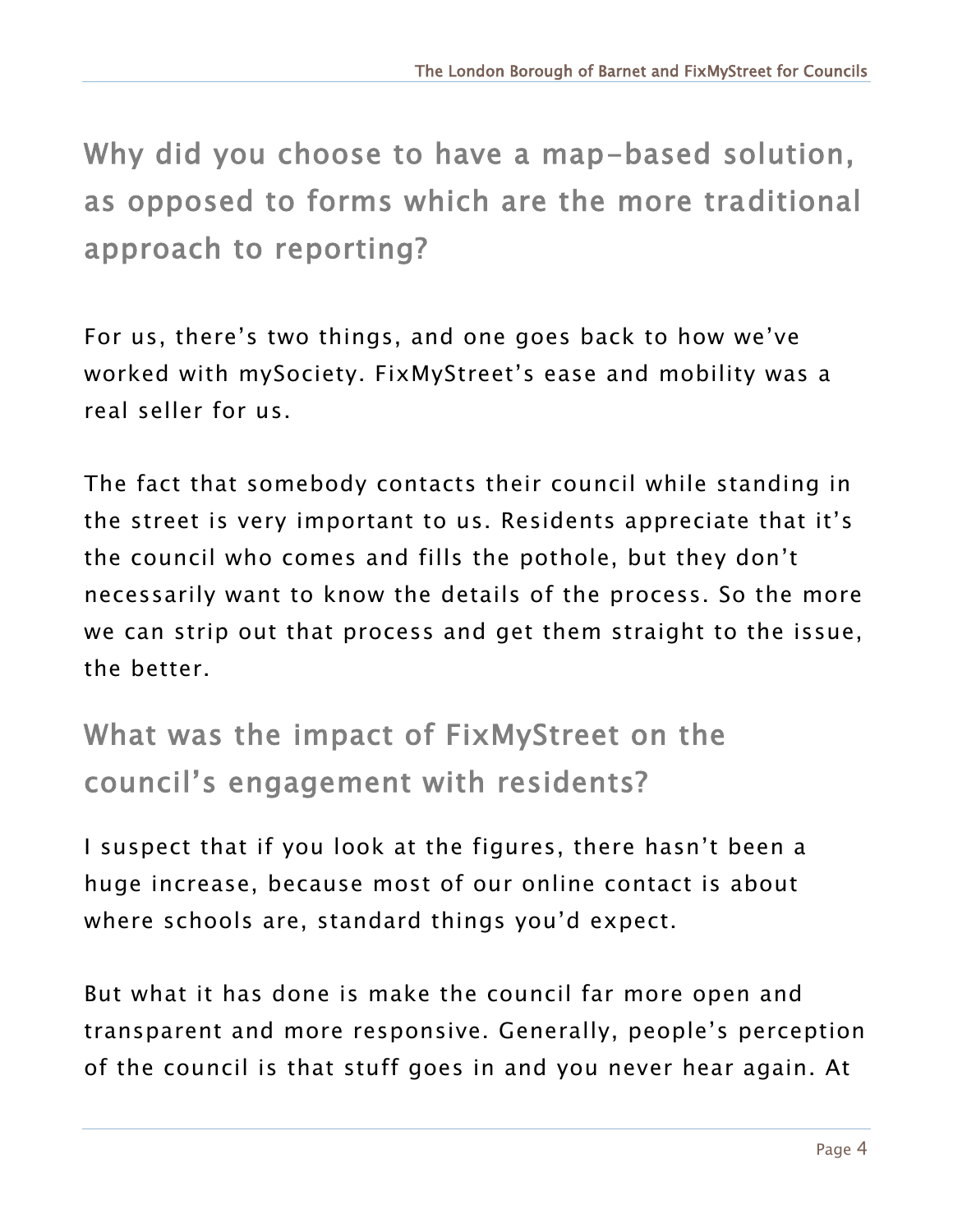the same time the council never hears back either once we've fixed the problem. FixMyStreet enables the reporter to go back, and to say 'that's sorted; we're done'.

We get Facebook comments, we get tweets saying 'I reported flytipping to Barnet Council – that mattress was gone the following day'. And that kind of stuff is gratifying.

This sort of transparency is relatively new in local government. What was your experience with FixMyStreet?

We welcome transparency and here it has been entirely positive. I haven't seen any particular grumbling around FixMyStreet itself. Grumbles tend to come through other media. FixMyStreet appears to be a medium for reporting rather than complaining, and that's what we've found such a positive experience about it.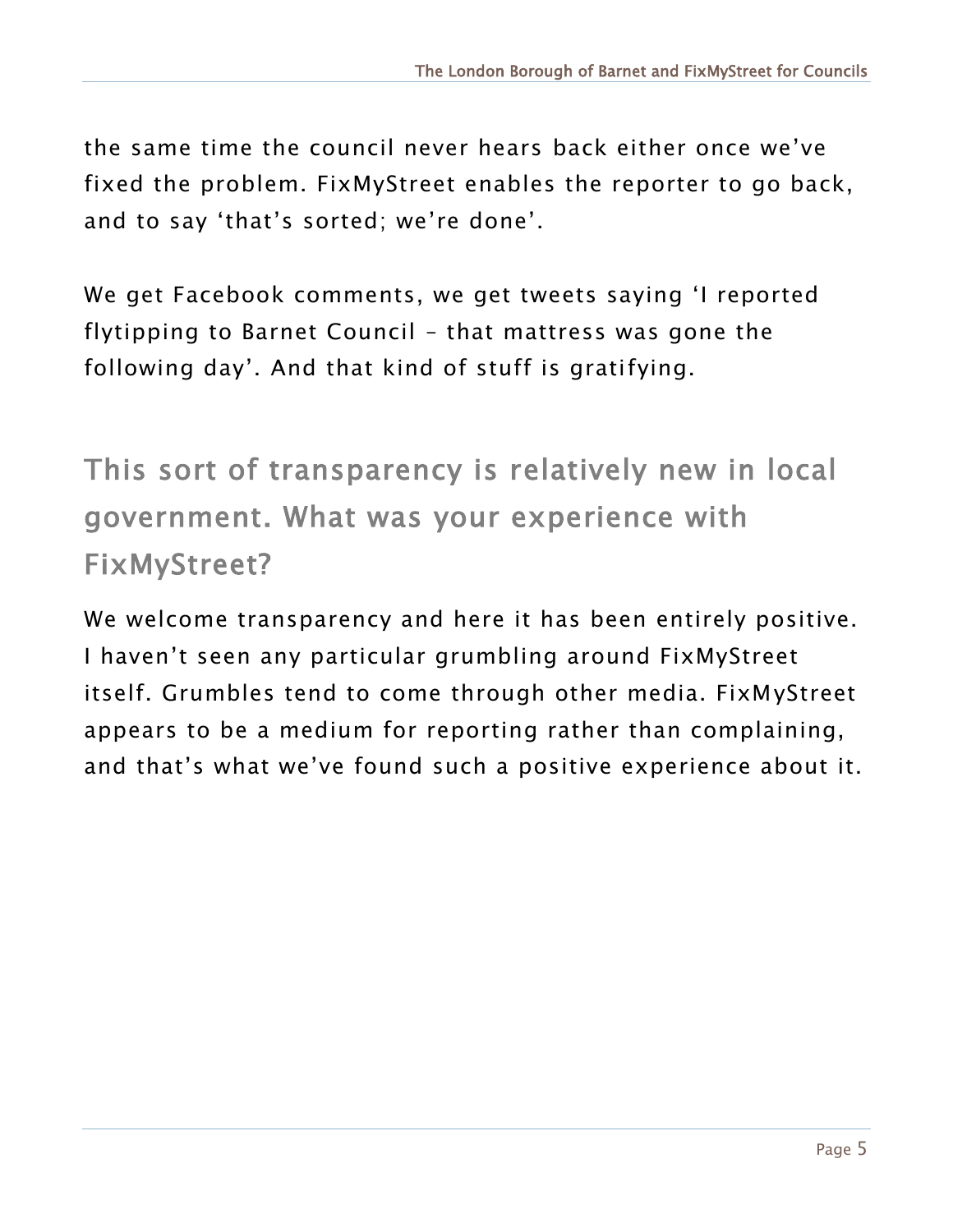

Before now, we've tended to regard almost any contact as a complaint – say somebody's rung the council up and reported that a lightbulb in a streetlight isn't working. In fact, it's an entirely positive relationship with a resident. A resident has seen something in the street isn't working, they inform the council and we'll go and fix it. So I think it rather changes our relationship with residents – it makes

them our eyes and ears on the ground .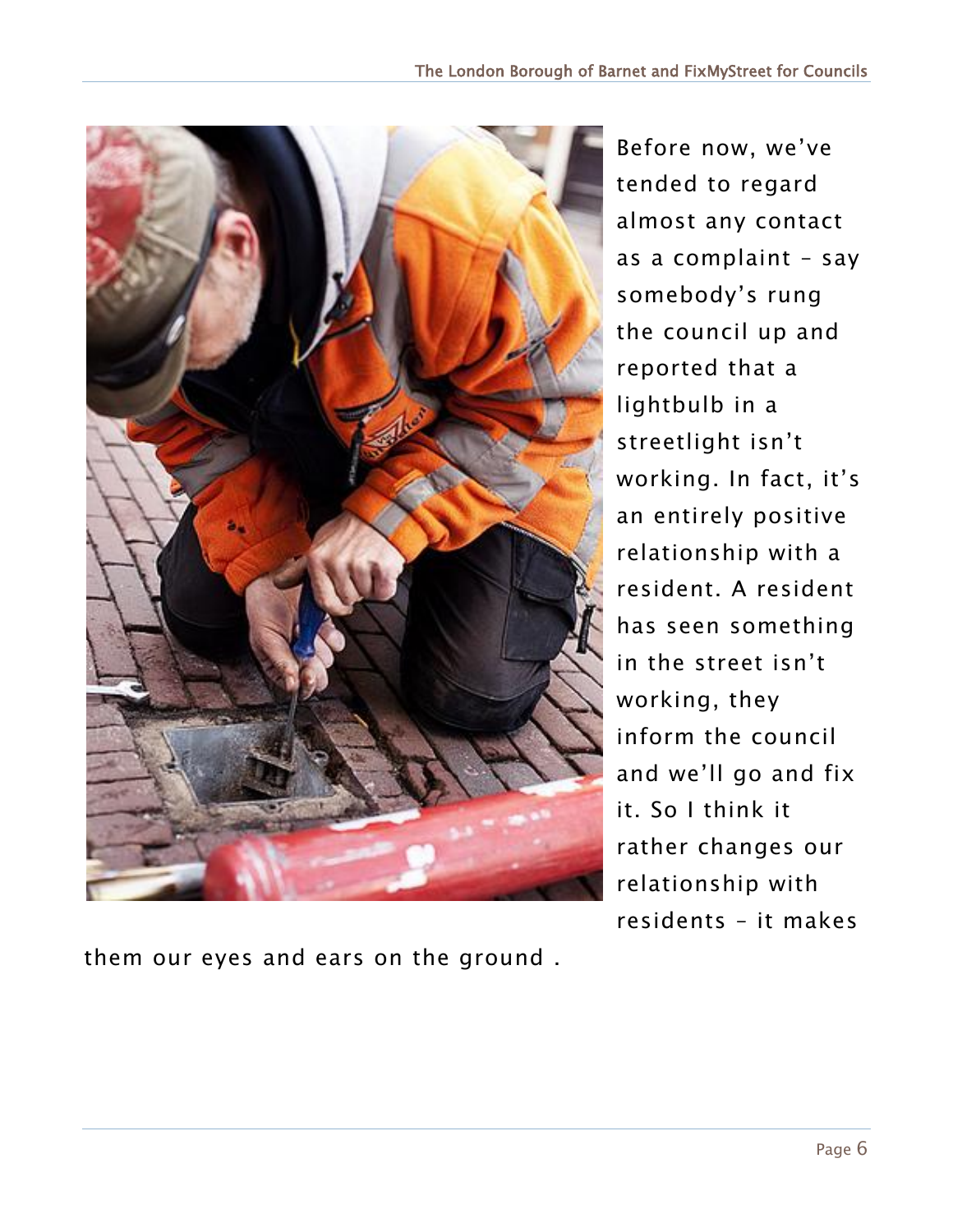More recently Barnet took the next step and created a direct link with the council's CRM and FixMyStreet. What was the idea behind that?

The council has invested in an infrastructure – we're interested in seeing if we can move to a service where not only does somebody report something, but we can tell them the processes of being fixed.

So in an ideal world we could tell somebody "Thank you for reporting this" – "It'll be fixed tomorrow" – "It's now been fixed".

We're still some way off that, but it's that move to a greater transparency. I'm a great believer that in communications, just telling somebody what's going to happen next, is very important to building a good relationship with the resident.

#### How was mySociety as a partner to work with?

Challenging, but in a good way. The strength of mySociety is that you bring new ideas and approaches. mySociety did a review of some of the old screens we had in customer services, where the information we were presenting on screens to the people answering the phones was over complex, and mySociety helped us to strip out that complexity.